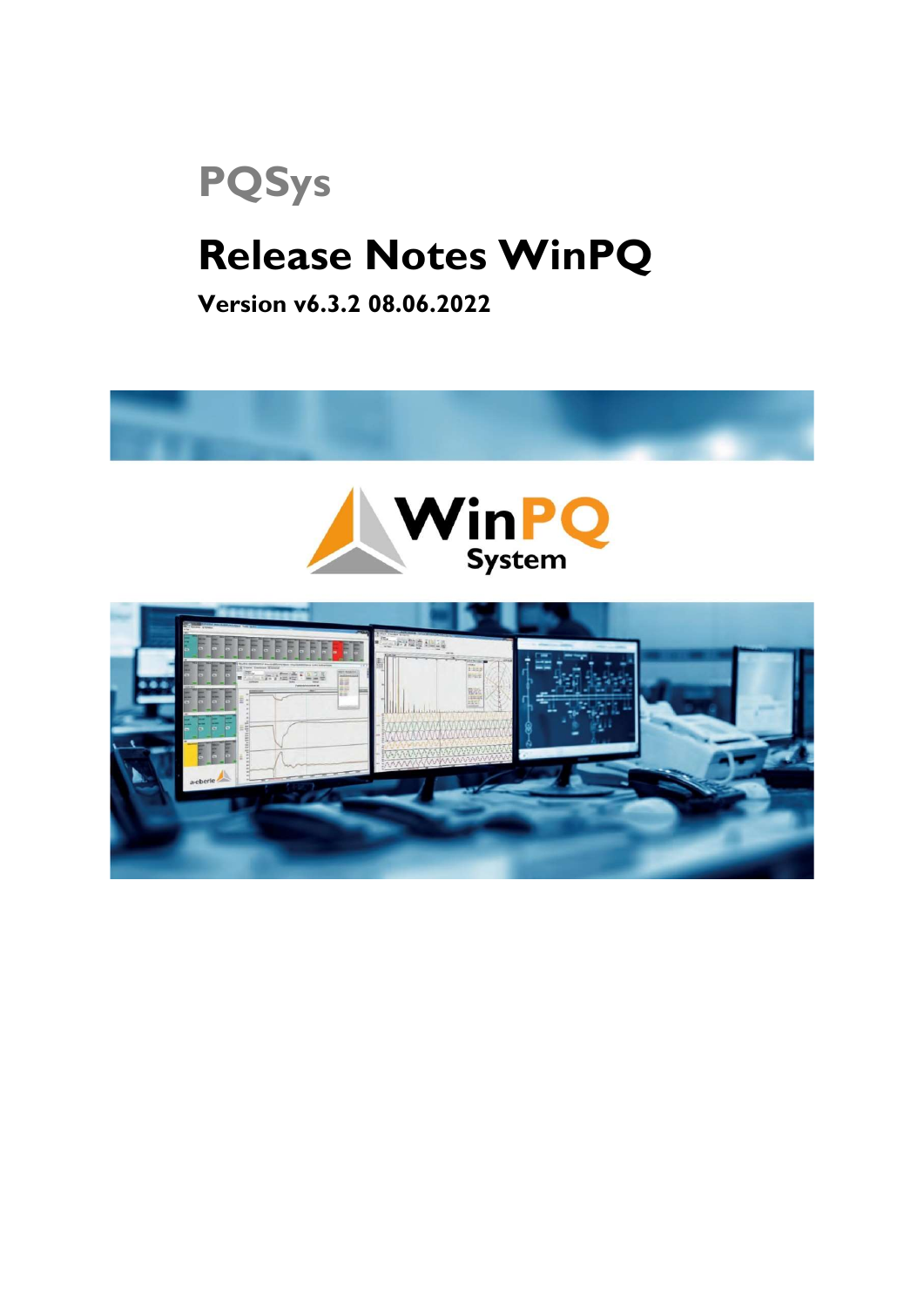

### Overview WinPQ Version 6.3.2

Note: Please note the update hints from WinPQ versions lower or equal to version 5 to versions > 6 in the lower part of the release notes.

### Recommended device firmware

#### PQI-D und PQI-DA

| 8 voltage inputs<br>٠<br>4 current and 4 voltage inputs<br>٠ | Version 2.1.03 from 02.06.2021<br>Version 3.1.01 from 07.05.2014 |  |  |  |
|--------------------------------------------------------------|------------------------------------------------------------------|--|--|--|
| PQI-D with DSP 200 MHz                                       |                                                                  |  |  |  |
| 8 voltage inputs<br>4 current and 4 voltage inputs<br>٠      | Version 4.0.07 from 10.05.2011<br>Version 5.0.16 from 09.04.2014 |  |  |  |
| PQI-D with DSP 300 MHz                                       |                                                                  |  |  |  |
| 4 current and 4 voltage inputs<br>٠                          | Version 7.0.04 from 07.07.2015                                   |  |  |  |
| PQI-DA smart and PQI-DE                                      |                                                                  |  |  |  |
| PQI-DA smart                                                 | Version 2.10                                                     |  |  |  |
| <b>POI-DE</b>                                                | Version 2.10                                                     |  |  |  |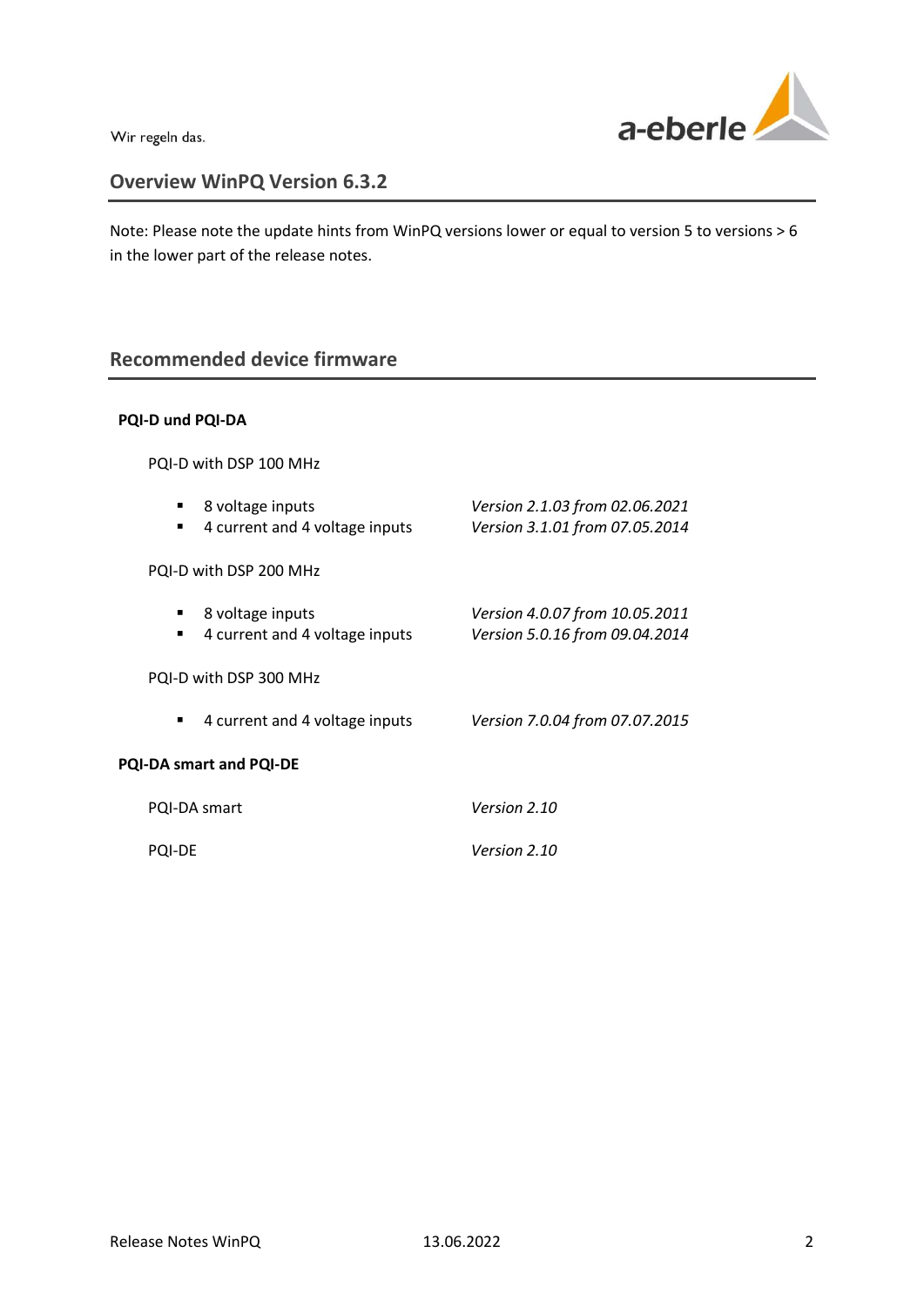

- Improvement of database transfer into harmonized format from WinPQ V5
- **Improvement of visualization of mailing at PQAdmin**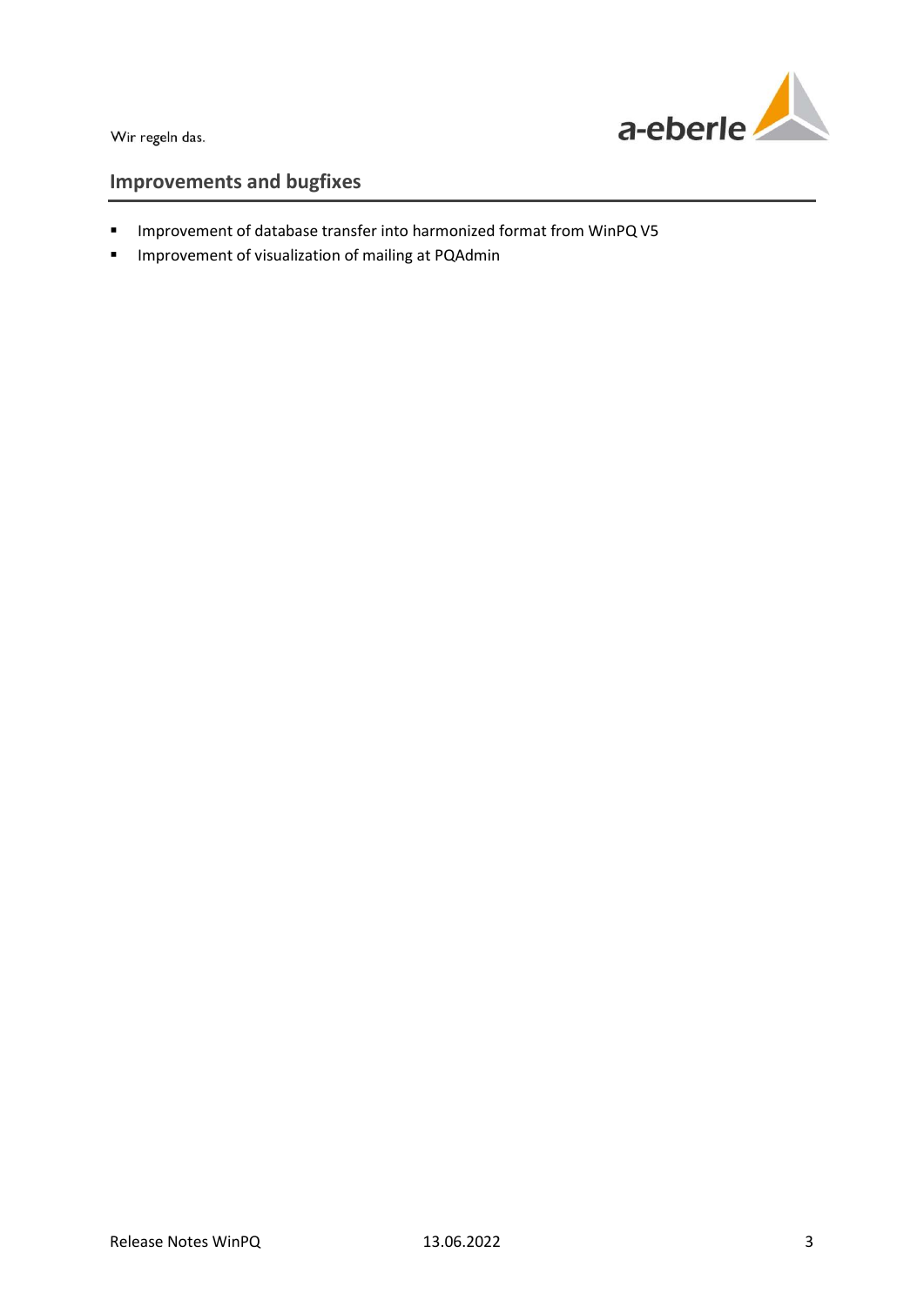

PQSys

### Release Notes WinPQ

### Version v6.3.1 03.05.2022

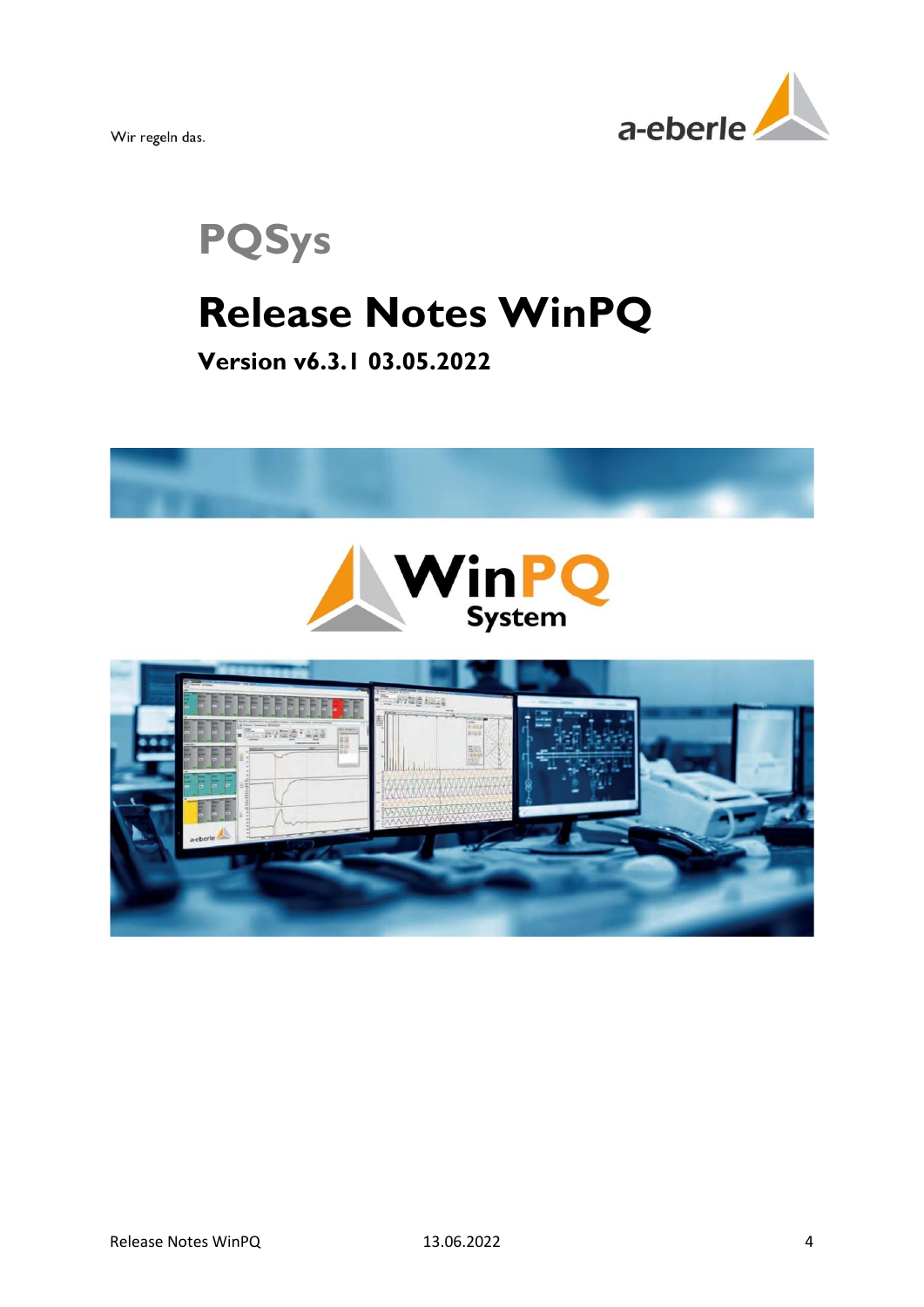

### Overview WinPQ Version 6.3.1

Note: Please note the update hints from WinPQ versions lower or equal to version 5 to versions > 6 in the lower part of the release notes.

### Recommended device firmware

### PQI-D und PQI-DA

| ٠                              | 8 voltage inputs<br>4 current and 4 voltage inputs | Version 2.1.03 from 02.06.2021<br>Version 3.1.01 from 07.05.2014 |  |  |
|--------------------------------|----------------------------------------------------|------------------------------------------------------------------|--|--|
| PQI-D with DSP 200 MHz         |                                                    |                                                                  |  |  |
| ٠                              | 8 voltage inputs<br>4 current and 4 voltage inputs | Version 4.0.07 from 10.05.2011<br>Version 5.0.16 from 09.04.2014 |  |  |
| PQI-D with DSP 300 MHz         |                                                    |                                                                  |  |  |
| ٠                              | 4 current and 4 voltage inputs                     | Version 7.0.04 from 07.07.2015                                   |  |  |
| <b>PQI-DA smart and PQI-DE</b> |                                                    |                                                                  |  |  |
|                                | PQI-DA smart                                       | Version 2.8                                                      |  |  |
| <b>POI-DE</b>                  |                                                    | Version 2.8                                                      |  |  |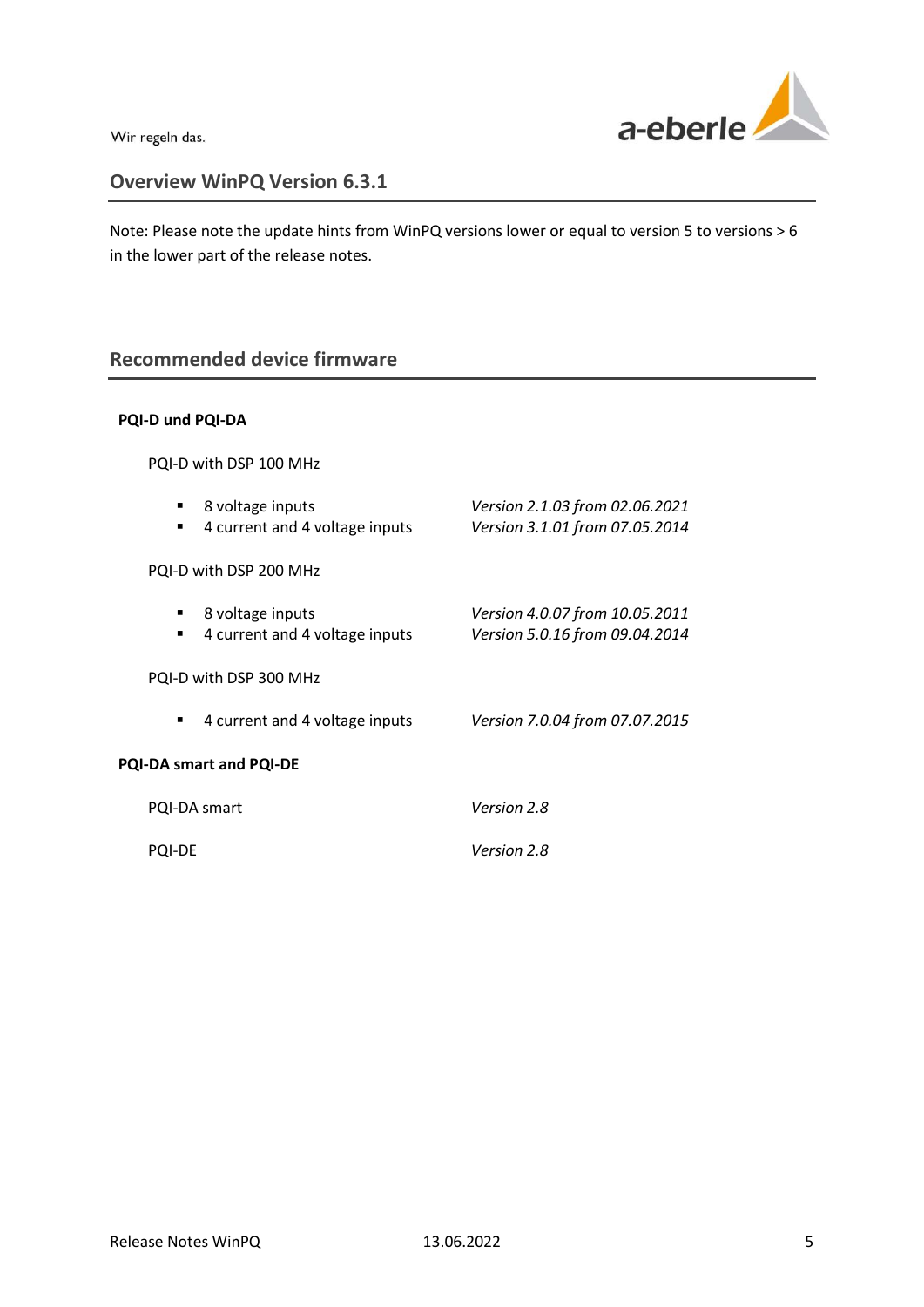

- **IMPROVEMENT OF VISUALIZATION OF device tiles in graphical user interface**
- Adjustment FW Update Mass Rollout Display IP Address / Port
- Adjustment of measuring device parameters representation in Overview table
- **Improvement of event values representation**
- **IMPROVED VISUALIZATION OF disturbance recorder threshold values**
- Adjustment of the filter for the disturbance recorder/Event comment function
- **IMPROM** Improvement of the preparatory export function for database changes
- **Extension and adjustment of translations**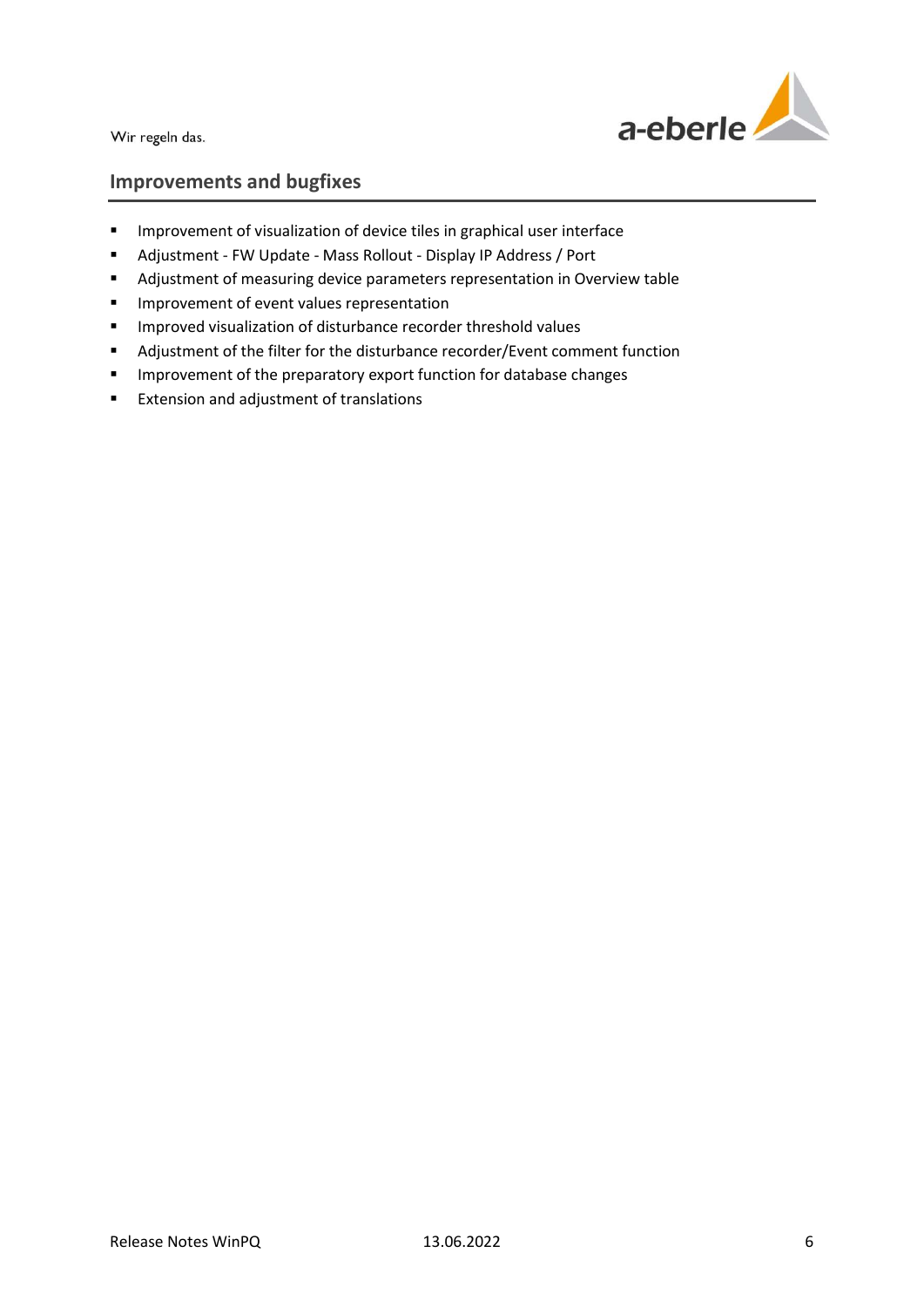

# PQSys Release Notes WinPQ

Version v6.3.0 11.03.2022

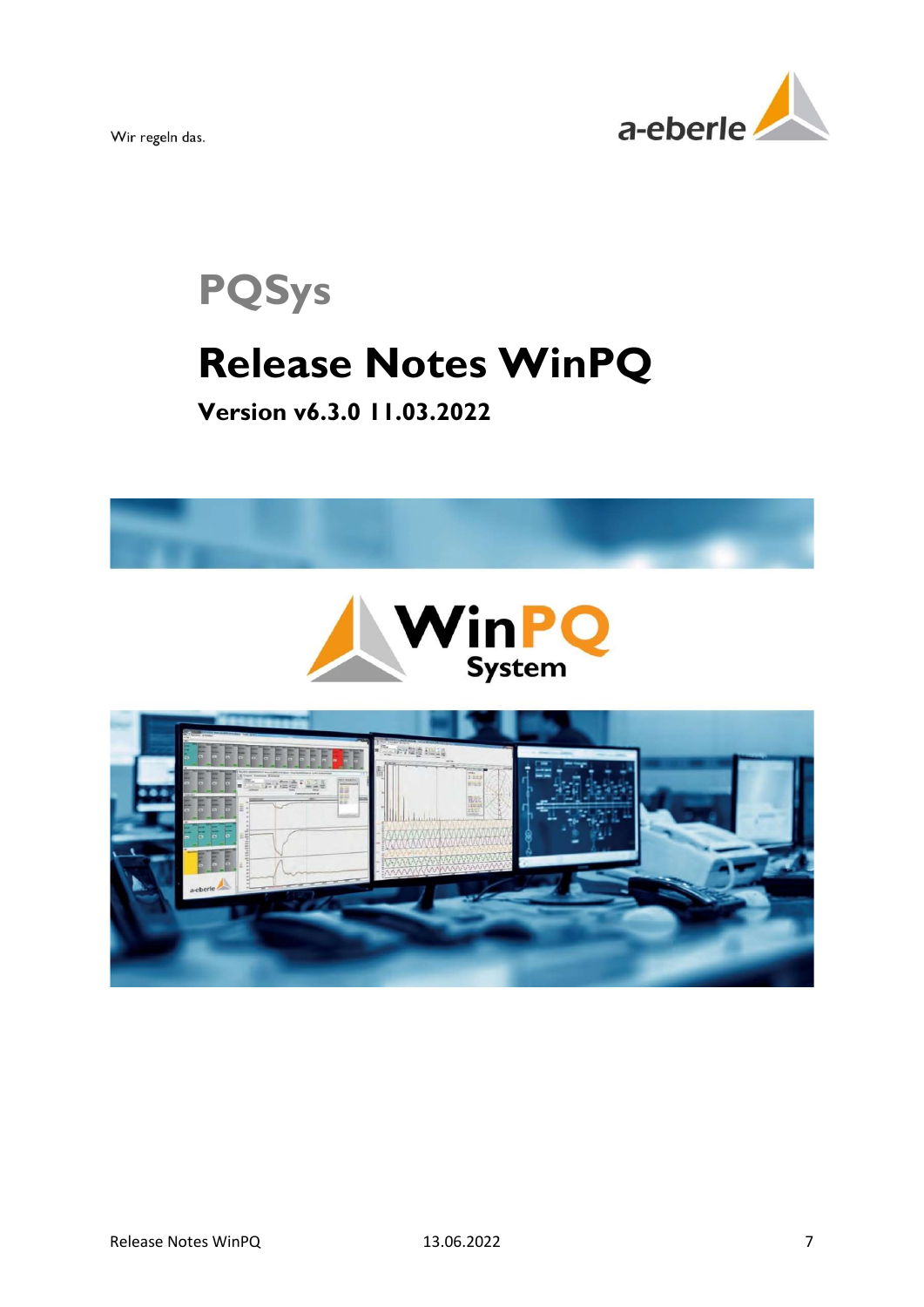

### Overview WinPQ Version 6.3.0

Note: Please note the update hints from WinPQ versions lower or equal to version 5 to versions > 6 in the lower part of the release notes.

### Recommended device firmware

### PQI-D und PQI-DA

| 8 voltage inputs<br>٠<br>4 current and 4 voltage inputs<br>٠ | Version 2.1.03 from 02.06.2021<br>Version 3.1.01 from 07.05.2014 |  |  |  |
|--------------------------------------------------------------|------------------------------------------------------------------|--|--|--|
| PQI-D with DSP 200 MHz                                       |                                                                  |  |  |  |
| 8 voltage inputs<br>4 current and 4 voltage inputs<br>٠      | Version 4.0.07 from 10.05.2011<br>Version 5.0.16 from 09.04.2014 |  |  |  |
| PQI-D with DSP 300 MHz                                       |                                                                  |  |  |  |
| 4 current and 4 voltage inputs<br>٠                          | Version 7.0.04 from 07.07.2015                                   |  |  |  |
| PQI-DA smart and PQI-DE                                      |                                                                  |  |  |  |
| PQI-DA smart                                                 | Version 2.8                                                      |  |  |  |
| <b>POI-DE</b>                                                | Version 2.8                                                      |  |  |  |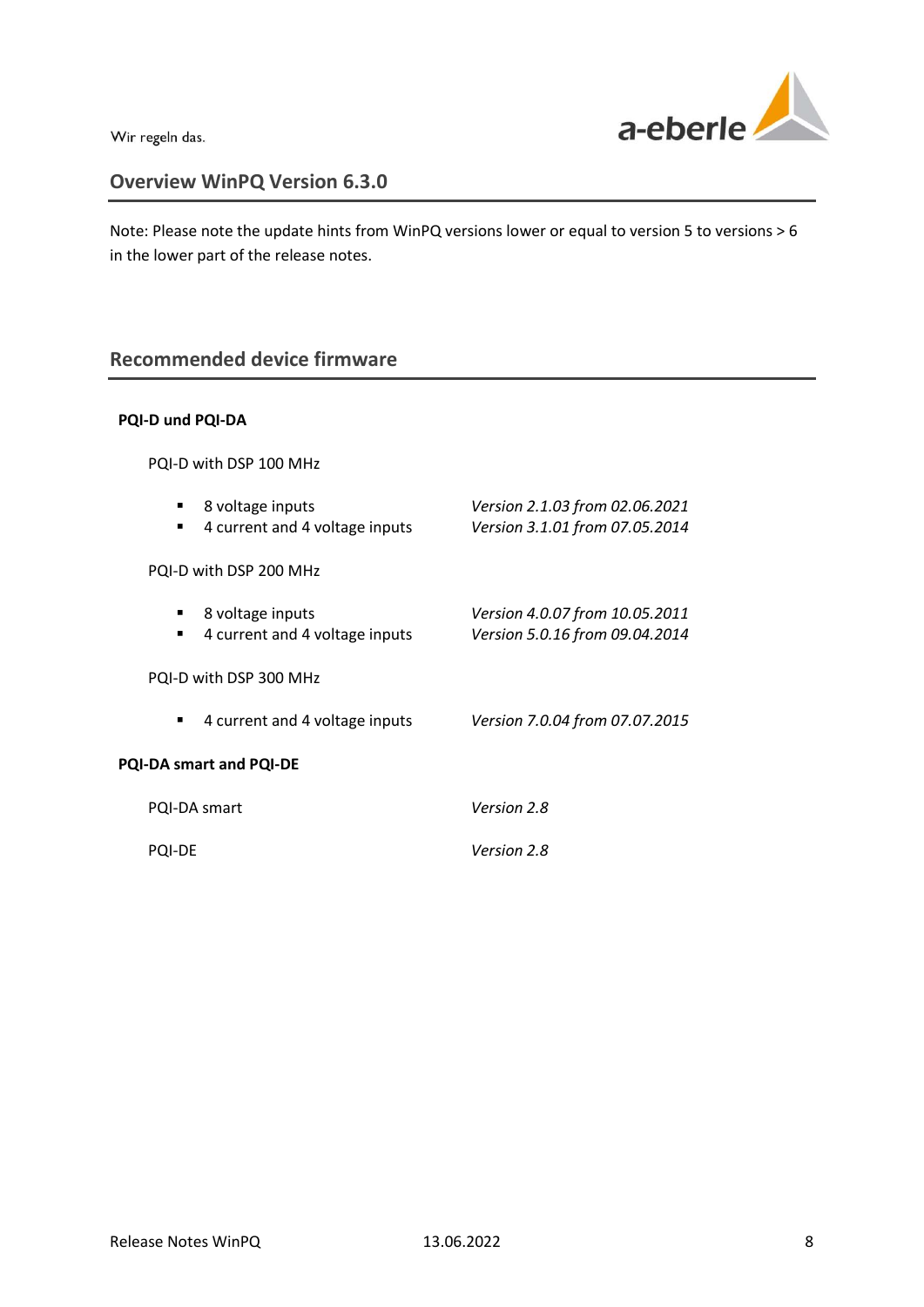

### News and features

- Extension reports according to Polish regulations LV/MV/HV
- RCM & FCM report
- **Display of RCM measurement data in fault records**
- Database version update PostgreSQL v14.2
- **Testing of interference according to SEMI F47-0706 Specification for Semiconductor** Processing Equipment Voltage Sag Immunity

#### WinPQ lite:

- RCM & FCM report for data classes
- **Readout of the devices test certificates and calibration certificates from the measuring** device

### Security-related updates and features

- **EXECT:** Setting the password strength for WinPQ passwords
- **IMPROVEMENT OF KEY EXCHANGE SYSTEM COMPATIBILITY**

- **CSV Import Improved menu navigation**
- **PQBox Import Improvement**
- **IMPO Improvement of WinPQ Installer**
- **Improvement of PQI-D memory calculation**
- Fault record filtering Increase of parameterizable time range
- **IMPROVEMENT OF VISUALIZATION OF TRIGGER** CONDITIONS
- **IMPROVEMENT OF VISUALIZATION REPORT EVENT MOVER THE IMPROVEMENT OF STATION**
- **IMPROVEMENT OF VISUALIZATION OF BINARY RECORDS IN FAULT RECORDS**
- **Improvement FW update mass rollout function**
- **Further small improvements**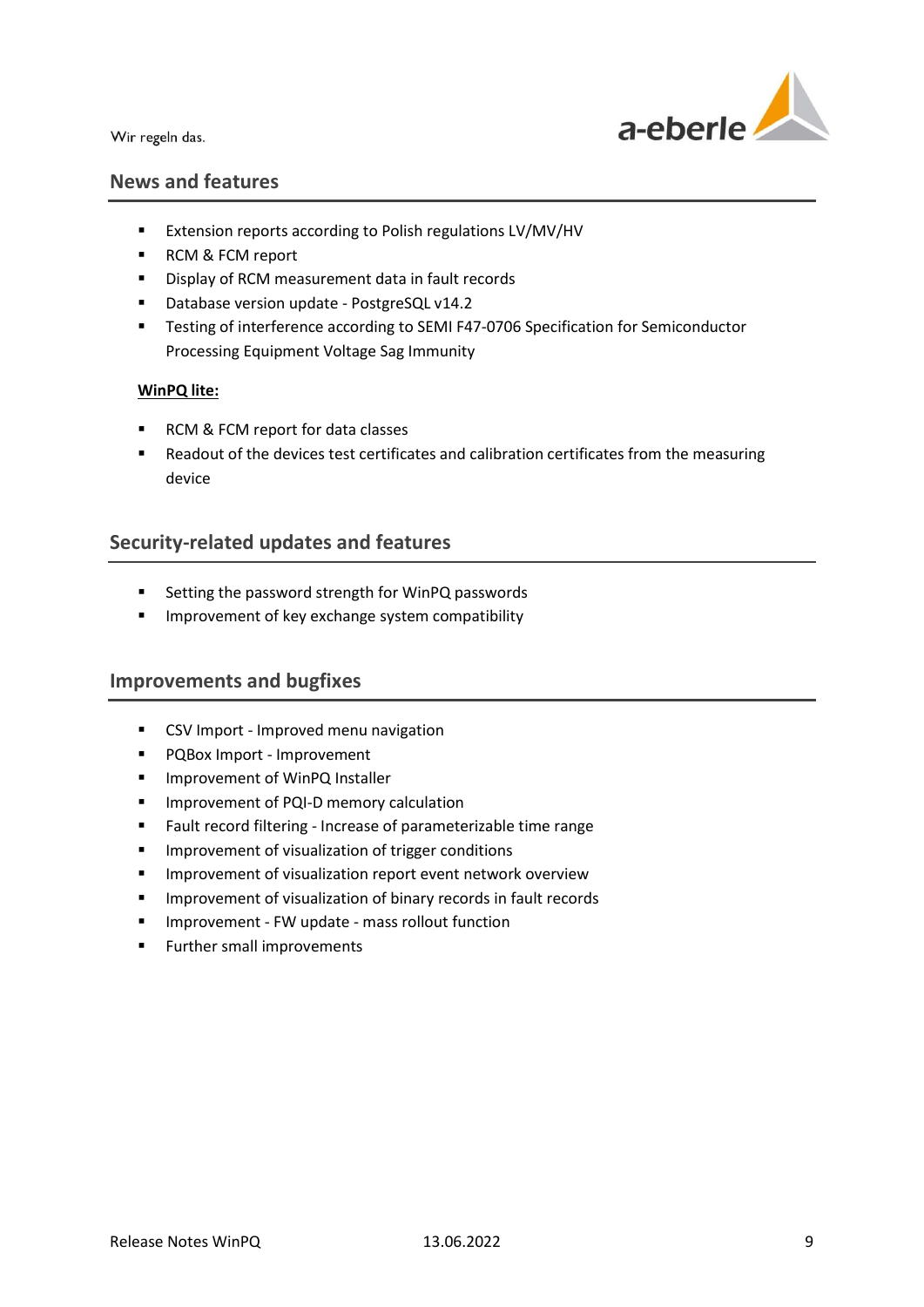

# PQSys Release Notes WinPQ

Version v6.2.0 24.01.2022

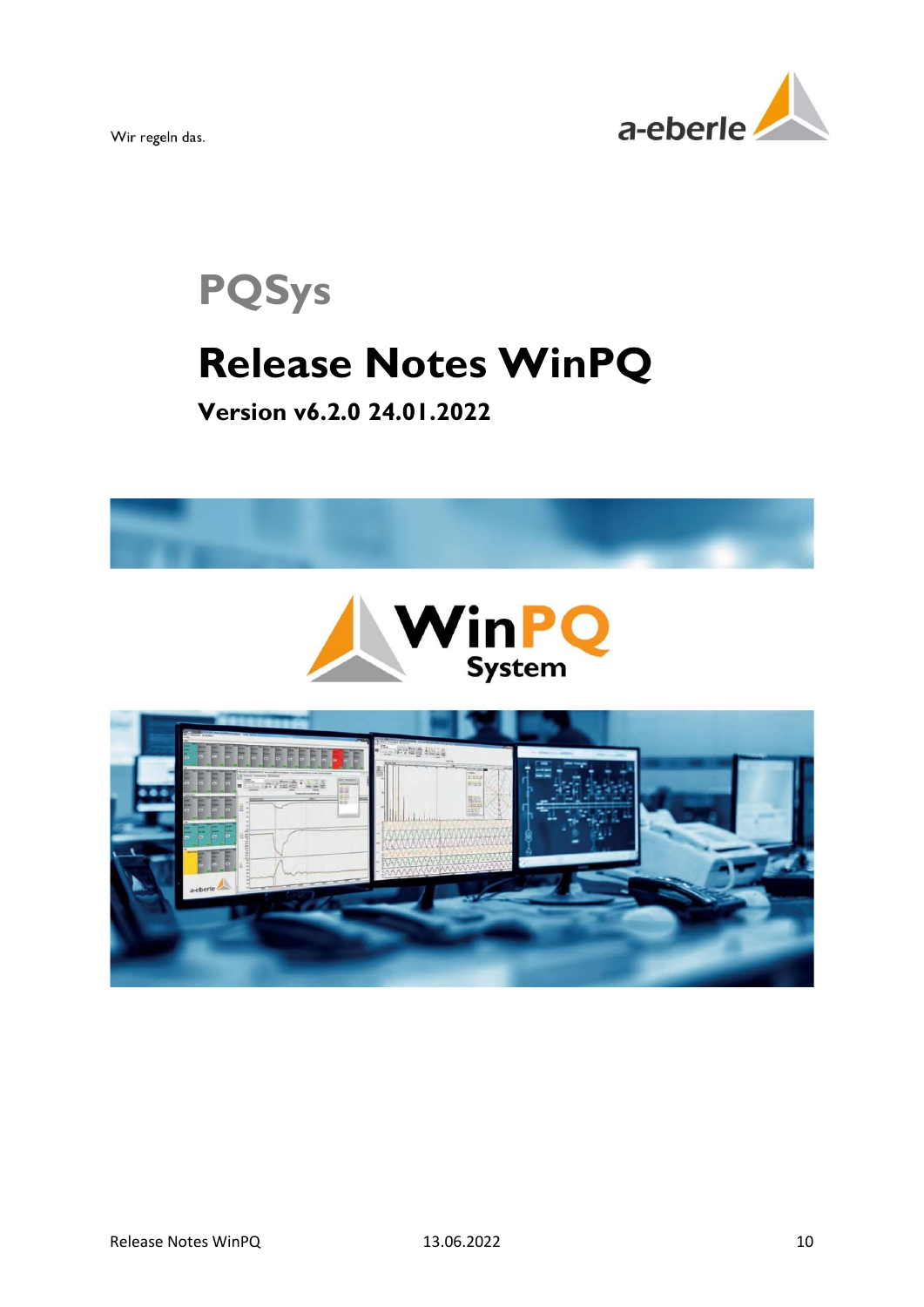

### Overview WinPQ Version 6.2.0

Note: Please note the update hints from WinPQ versions lower or equal to version 5 to versions > 6 in the lower part of the release notes.

### Recommended device firmware

### PQI-D und PQI-DA

| 8 voltage inputs<br>4 current and 4 voltage inputs<br>٠ | Version 2.1.03 from 02.06.2021<br>Version 3.1.01 from 07.05.2014 |  |  |  |
|---------------------------------------------------------|------------------------------------------------------------------|--|--|--|
| PQI-D with DSP 200 MHz                                  |                                                                  |  |  |  |
| 8 voltage inputs<br>4 current and 4 voltage inputs<br>٠ | Version 4.0.07 from 10.05.2011<br>Version 5.0.16 from 09.04.2014 |  |  |  |
| PQI-D with DSP 300 MHz                                  |                                                                  |  |  |  |
| 4 current and 4 voltage inputs<br>٠                     | Version 7.0.04 from 07.07.2015                                   |  |  |  |
| <b>PQI-DA smart and PQI-DE</b>                          |                                                                  |  |  |  |
| PQI-DA smart                                            | Version 2.6                                                      |  |  |  |
| <b>POI-DE</b>                                           | Version 2.6                                                      |  |  |  |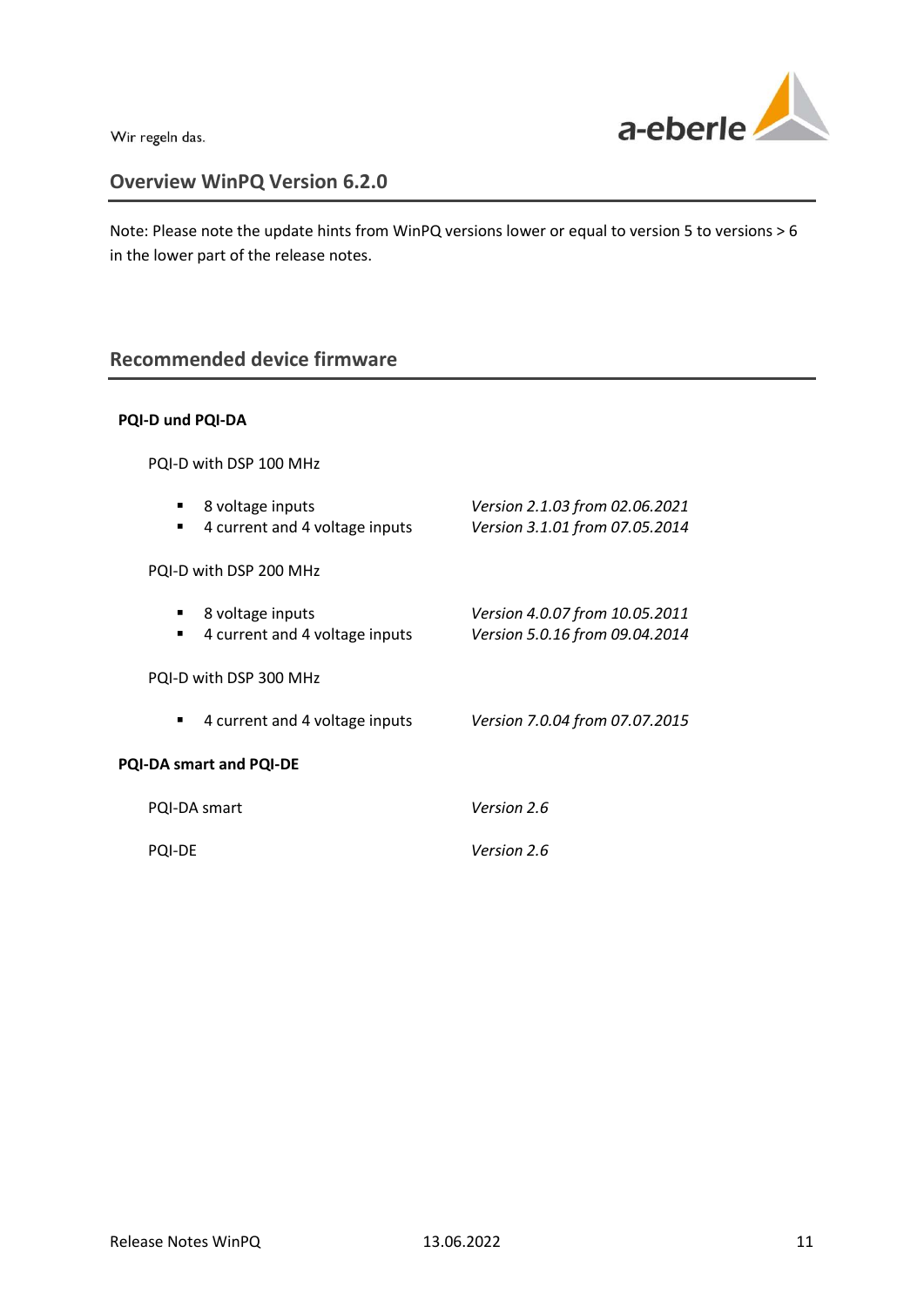

### News and features

- WinPQ is now 64 bit version multithreading capable!
- **New database PostgreSQL v14 as of version v6.2**
- New system requirements (homepage) available MSSQL 2019 support
- Grid code curves in the disturbance description
- **EXECOMEDIA** Comtrade display and import
- Calculation of RMS values for Comtrade imports
- **CSV** import function
- New flexible export function (PQDIF & CSV) of all measured values (time based & manual) with templates
- **FW Update Mass Rollout Function now also in Security Mode with Logging**
- DNS support / address measuring devices via DNS name
- Search function in many interfaces
- Support of WAGO "Table Push Imports (iONS Multi Outlets)
- mA for residual current measurement RCM + FCM added

#### WinPQ lite:

- New template for PQI-DA smart and PQI-DE according to the new PQ standard of IEC62749 added
- Files in explorer show function for import function added
- **Marker in context menules**

### Security-related updates and features

New certificate handling for database connection encryption (MySQL & PostgreSQL)

- **Grouping now also possible via 109 subgroups in reporting**
- Groupings for PQ Desktop extended to unlimited number
- **IMPROVEMENTS IN the visualization of fault records**
- Multiple Comtrade export group export possible again
- Performance 3D
- **CSV** export improvement
- **PQ Box imports improvements in terms of parameters**
- **•** Other small improvements

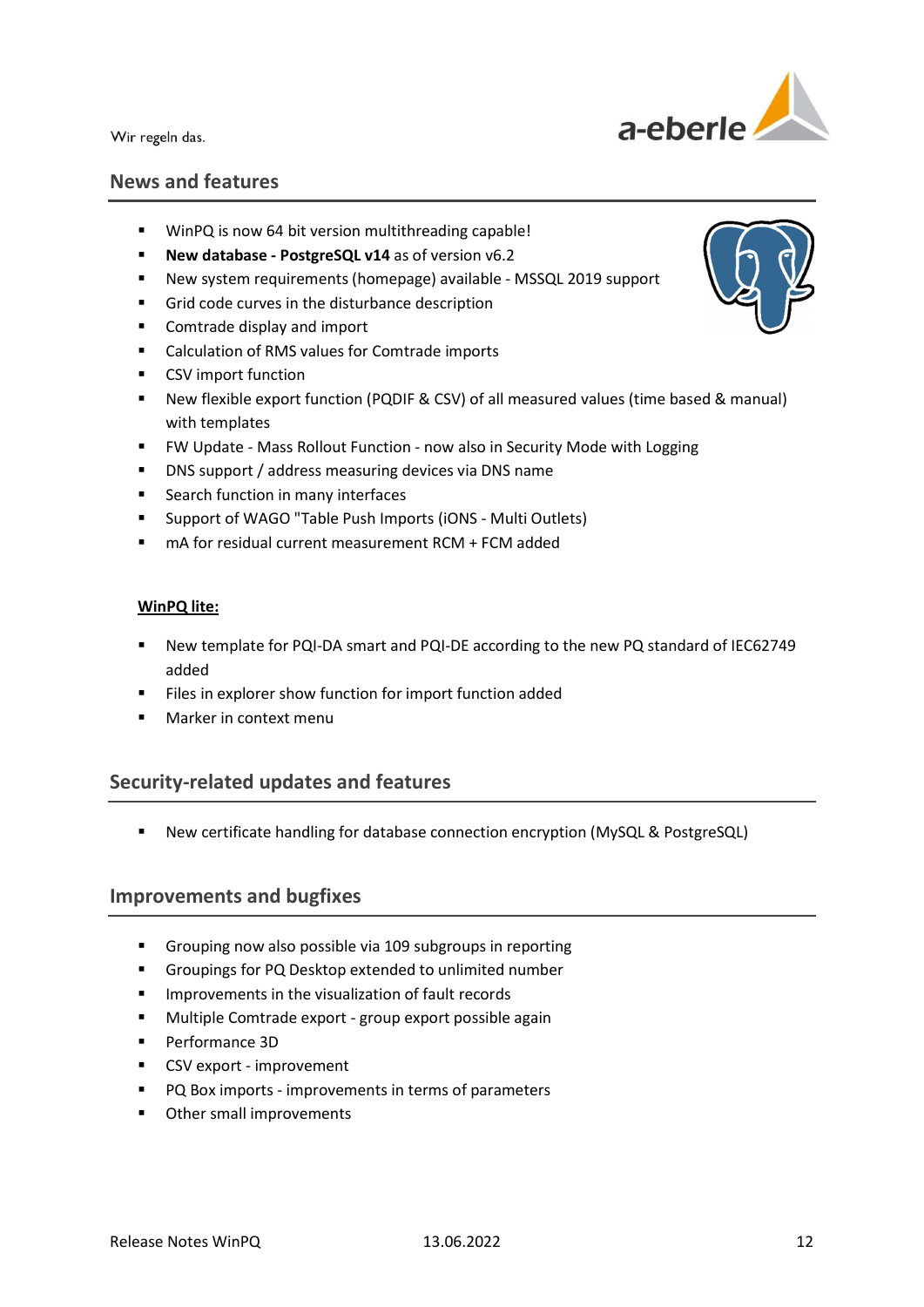

# PQSys Release Notes WinPQ

### Version v6.1.0 01.09.2021

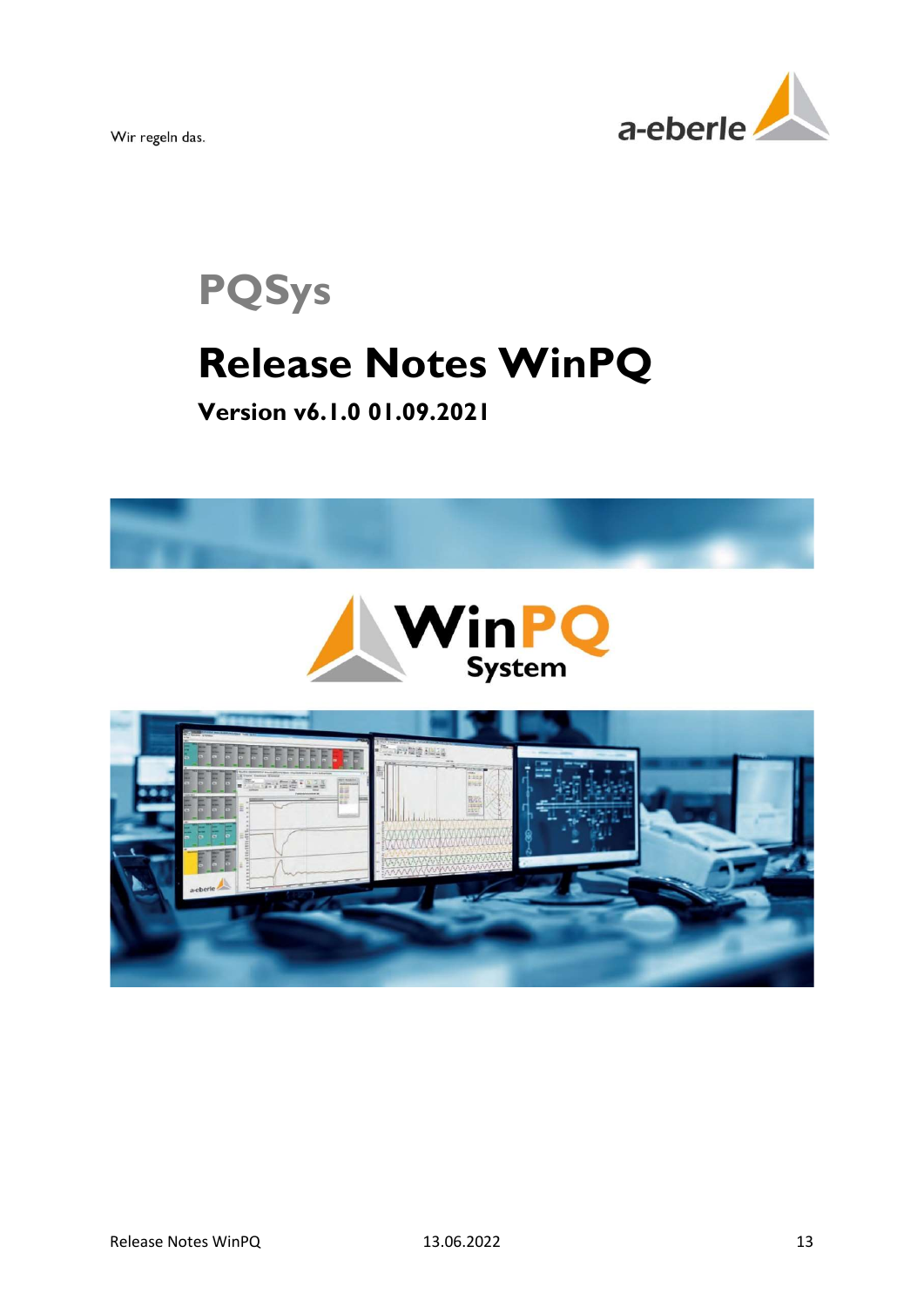

### Overview WinPQ Version 6.1.0

The WinPQ V6.0 is a new major release. An update to the version transfers the existing database into a harmonized and future-proof database schema. This is a necessary and major step to ensure futureoriented developments with a high backward compatibility in future versions with many open interfaces and new user interfaces.

The harmonization affects the database itself, all existing interfaces and device connections such as PQ-Manager, PQ-Smartmanager, PQ-Box Import, Comtrade Import as well as all reports and exports of WinPQ.

The harmonization of the database structure is automated and carried out directly by the update file of WinPQ (WinPQ\_Update\_6.1.0\_210901.exe). It may take some time (depending on the existing size of the database and the speed of the server).

We further recommend the following procedure for the update:

- Database backup before the update (point 2.1 in the database settings of the system administrator of WinPQ).
- Firmware update on all devices to the latest versions matching the hardware versions from the table "Recommended firmware of devices".
- **If you are currently using a version lower than v5.0.0 we strongly recommend to update** the software to a v5 version first. You can find the v5.2.8 under this link.

Furthermore, we would be happy to provide you with a corresponding service offer for the major update directly. Please do not hesitate to contact us: vertrieb@a-eberle.de

### Possible limitations:

- Possible self-created database interfaces with direct access to the measurement data may not be compatible to the new harmonized database schema of WinPQ!
- Imported PQ-Box data will not be transferred to the harmonized standard, but remain retrievable!
- Duration of the update may take longer than usual due to conversion of the database (for large databases)! Please consider this circumstance when updating the software!
- **IDENTIFY 11 Identity of configured PQI-DA smart and PQI-DE devices may have to be reconfirmed the first** time a connection is established after the software update.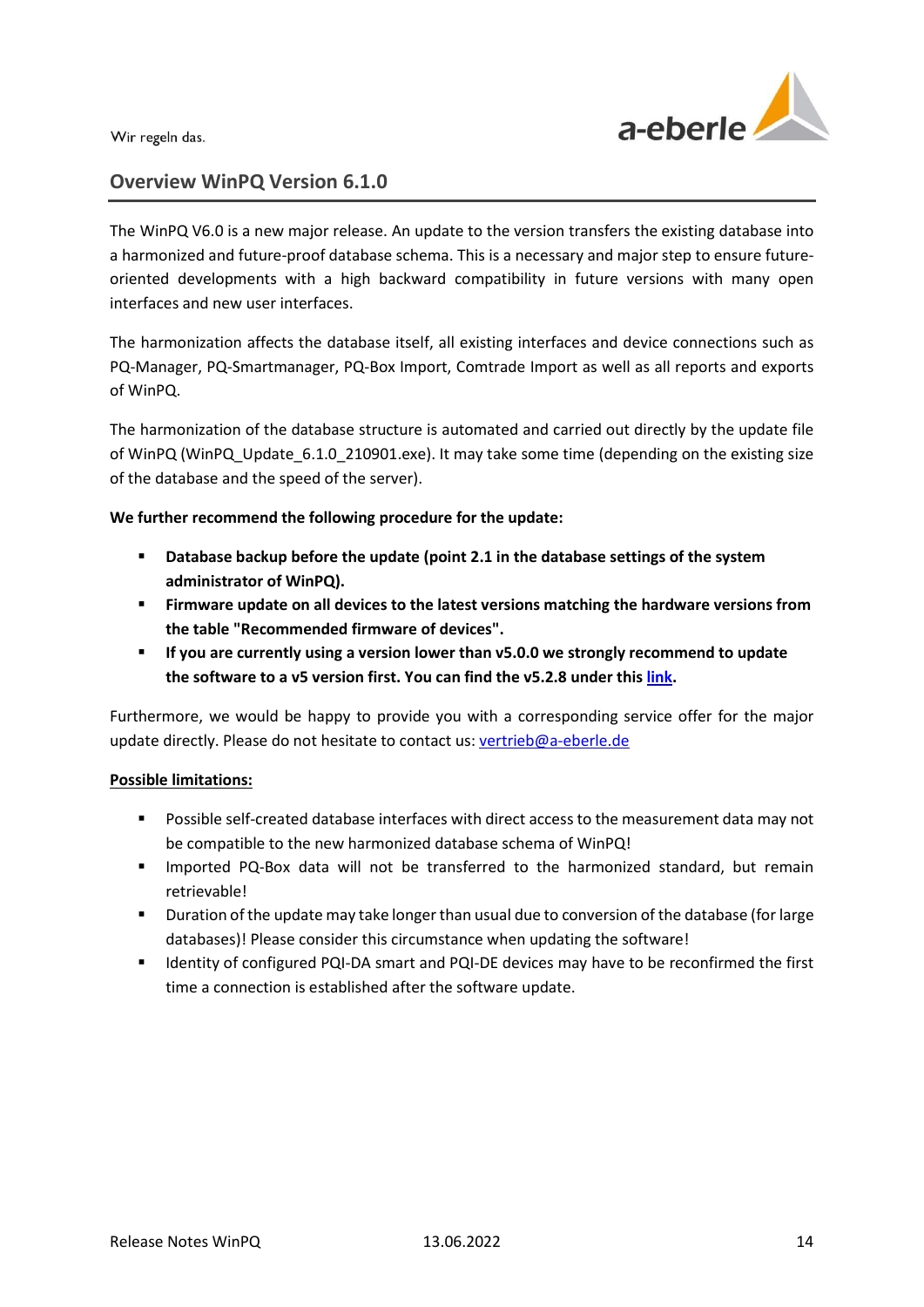

### Recommended device firmware

### PQI-D und PQI-DA

| ٠<br>$\blacksquare$            | 8 voltage inputs<br>4 current and 4 voltage inputs | Version 2.1.03 from 02.06.2021<br>Version 3.1.01 from 07.05.2014 |  |  |
|--------------------------------|----------------------------------------------------|------------------------------------------------------------------|--|--|
| PQI-D with DSP 200 MHz         |                                                    |                                                                  |  |  |
| ٠<br>٠                         | 8 voltage inputs<br>4 current and 4 voltage inputs | Version 4.0.07 from 10.05.2011<br>Version 5.0.16 from 09.04.2014 |  |  |
| PQI-D with DSP 300 MHz         |                                                    |                                                                  |  |  |
| ٠                              | 4 current and 4 voltage inputs                     | Version 7.0.04 from 07.07.2015                                   |  |  |
| <b>PQI-DA smart and PQI-DE</b> |                                                    |                                                                  |  |  |
|                                | PQI-DA smart                                       | Version 2.4.6                                                    |  |  |
| <b>POI-DE</b>                  |                                                    | Version 2.4.6                                                    |  |  |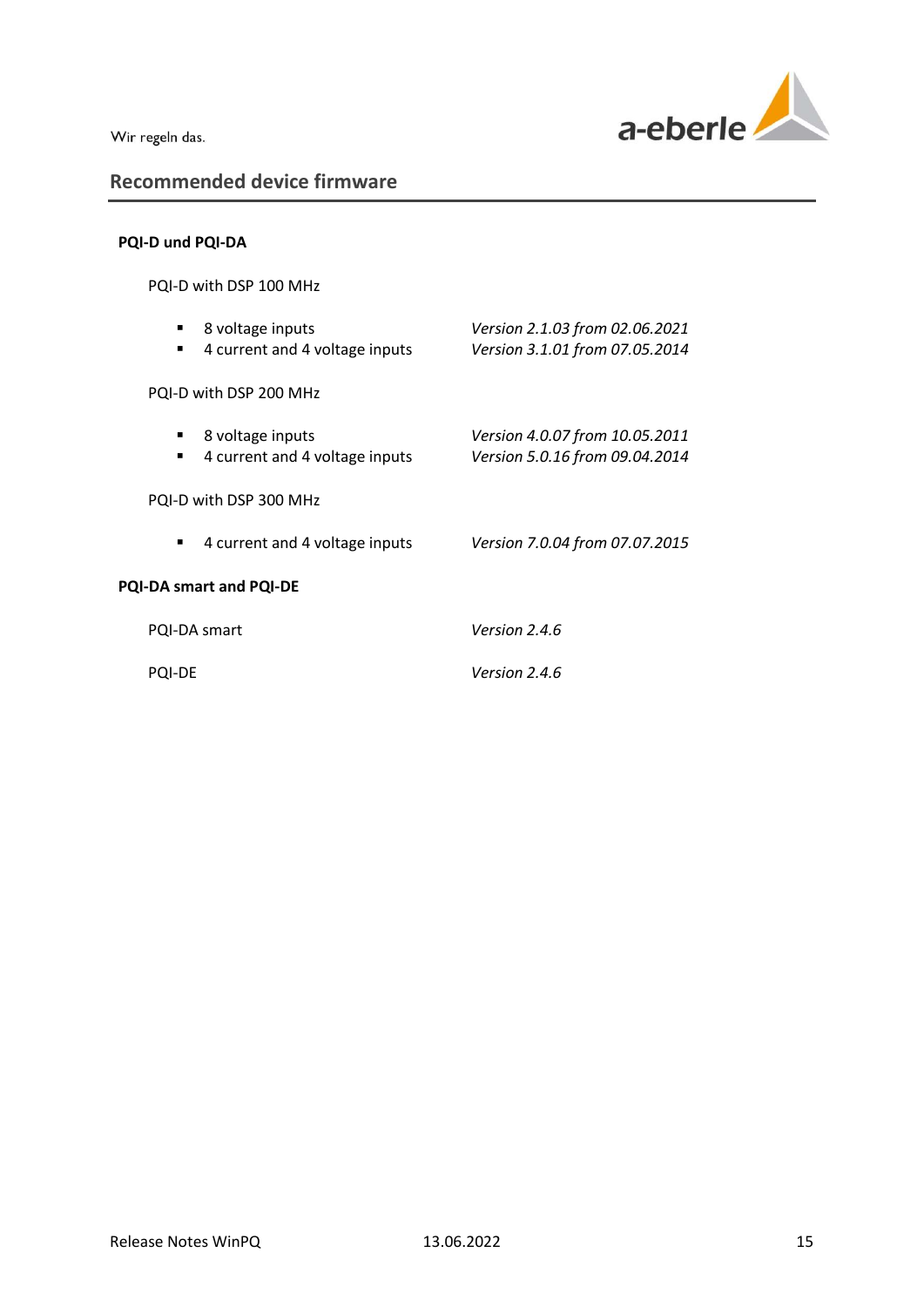

### News and features

- Harmonization of the database of reports and all related interfaces
- Update process simplified updates are stored completely in the database for easy client updates
- **Email dispatch possible for messages from system status**
- Automatic data export in .PQDIF and as .CSV based on individual profiles
- IEEE519(2014) report added / template for PQI-DE / PQI-DA smart added in WinPQ lite
- Added the power of harmonics
- **Load characteristics via reporting**
- Counting of EN50160 events in all reports (unbalance and long-term flicker)
- **Uniform evaluation of the RVC in terms of U<sub>max</sub> and U<sub>SS</sub>**
- Suppression of range violation RMS value from PQI-DA smart / PQI-DE as active event
- **Explanations and definitions added for all PQ events**
- Detection of fault direction in fault records (output before / after measuring point) via Transnostic calculation methodology for all fault records of PQI-DA smart and PQI-DE's added
- **DRAG & DROP for measurement types in visualization added**
- Group selection of measurands / Predefined measurand groups for easy and fast evaluation and visualization
- **Full support of the PQI-DE:** 
	- o Display of differential current (thresholds: warning and alarm) & temperature events
	- o Binary inputs
- **Comtrade import with mapping via measured variables DB**

### WinPQ lite:

- Connection to the device is closed automatically when the user is inactive (default value = 10min)
- Online values of the residual current measurement variables
- Online values of binary inputs
- **Addition of prefixes of measurement units for power and energy in WinPQ lite**
- Display of status of connections for IEC61850 communication visible in device status
- Parameterization of time settings now also directly in UTC (coordinated universal time) possible
- **Template regarding IEEE519(2014)**
- **French user manual added**
- Added ripple control group designations
- **Added summer/winter time of trigger criterion in recorder treeview**
- **Calibration with SSH**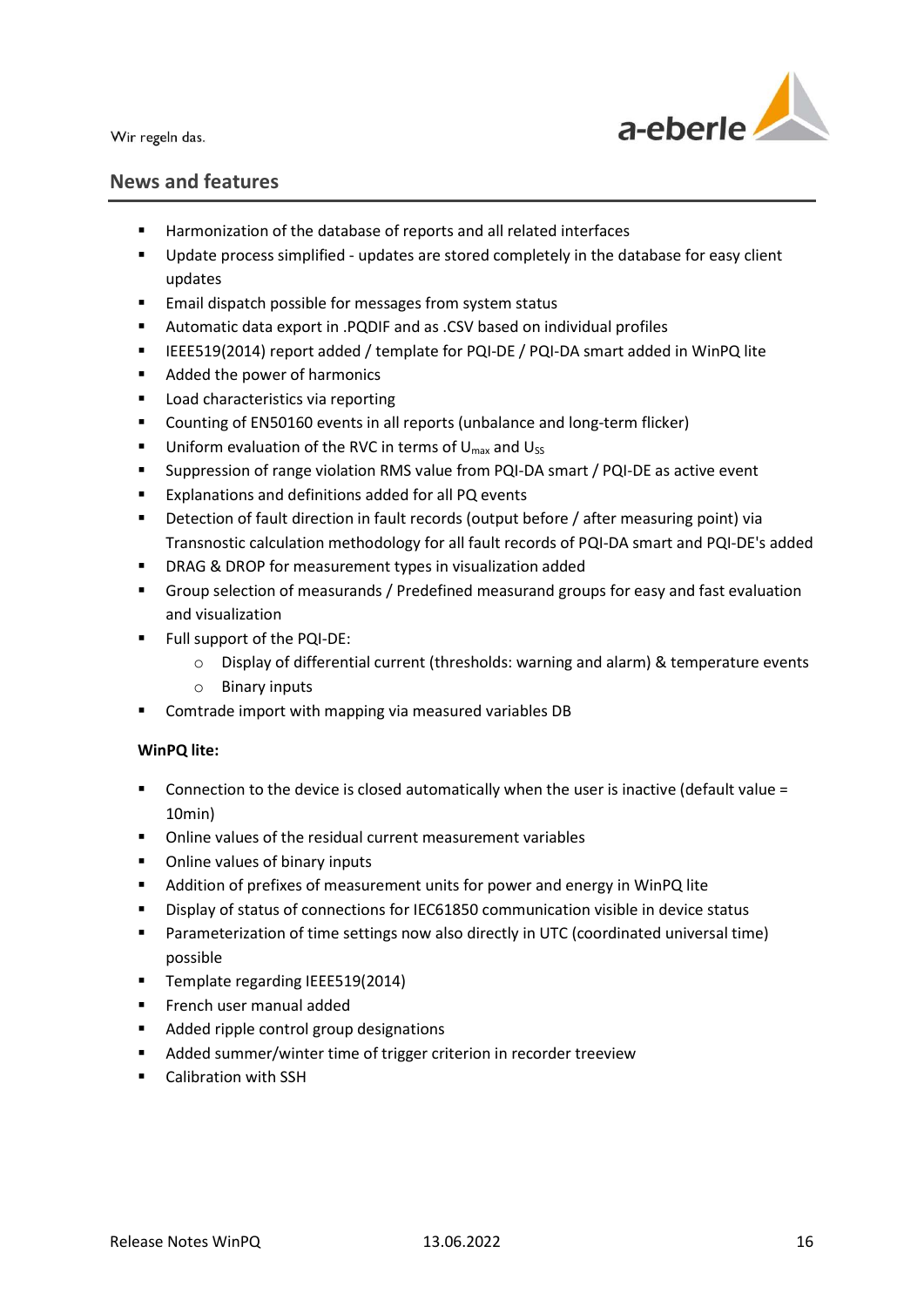

### Security-related updates and features

- New component for encrypted database communication (client / server) with TLS 1.2 (only with MySQL database)
- New SSH module for improved secure connection and communication with PQ devices IMPORTANT: Hashes of the fingerprints of the devices must be reconfirmed in the online data!
- **Implementation of MySQL v5.7.34**
- **•** [WinPQ lite] Update the components of SSH communication
- [WinPQ lite] support setup and beat drive RADIUS protocol with PQI-DA smart and -DE

- Mass firmware update: added improvement in case of disconnections.
- **Correction of coloring of events in heatmap**
- Restart of the device after complete calibration via calibration software (license required)
- **IMPROVEMENT OF WINDOW SIZES ON 4K desktops**
- **Unification of the button sequence**
- [WinPQ lite] Return of a message when sending incorrect parameter settings
- [WinPQ lite] reliable detection of disconnected network connection during FW update